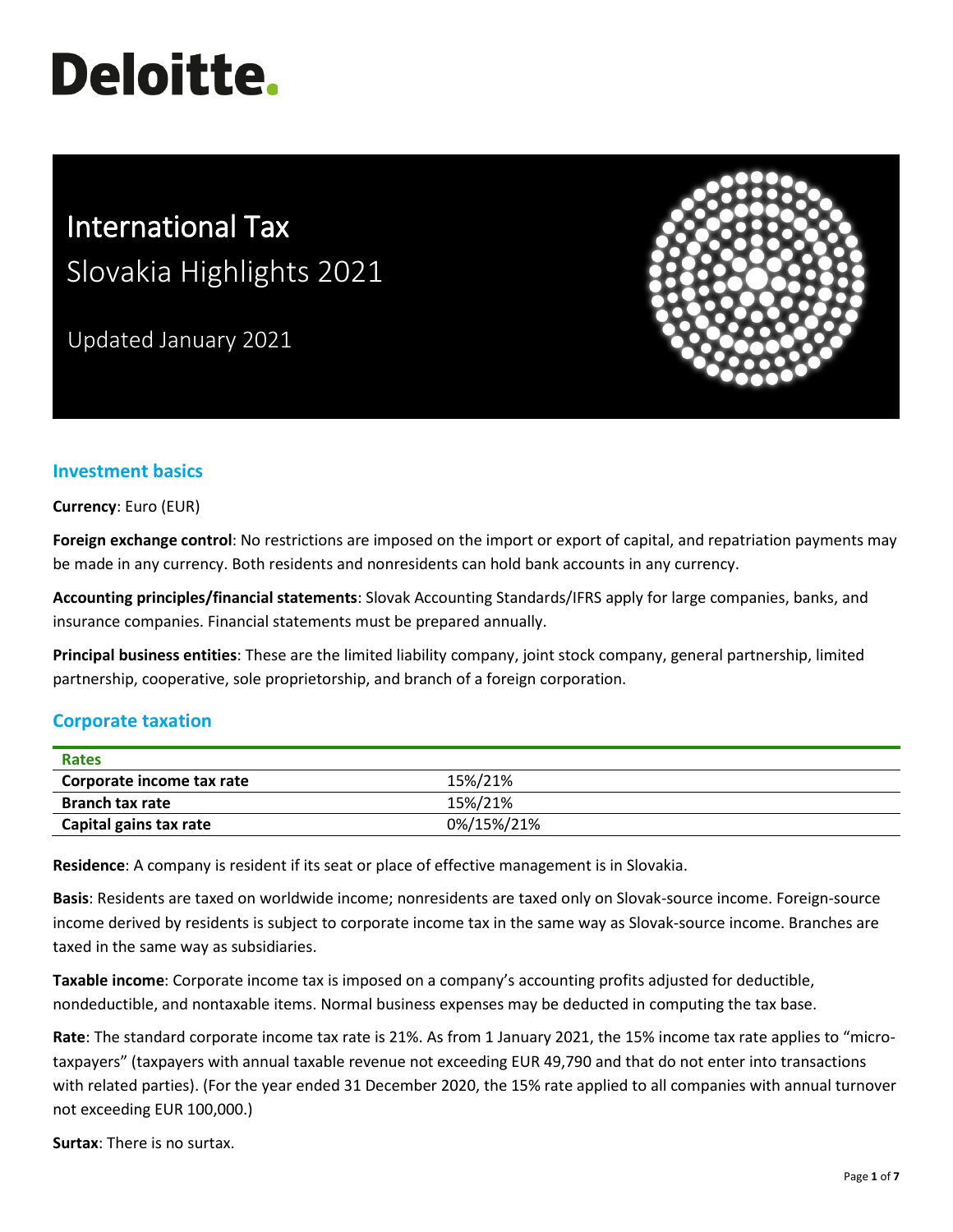**Alternative minimum tax**: There is no alternative minimum tax.

**Taxation of dividends**: Dividends distributed out of profits generated as from 2004 generally are not subject to tax to the extent they have not been deducted by the payer of the dividends (i.e., hybrid financial instruments). However, dividends distributed out of profits generated as from 2017 and received from a resident of a state with which Slovakia has not concluded a tax treaty or an agreement on the exchange of information for tax purposes (i.e., a noncontracting state) are taxable at a 35% rate.

**Capital gains**: Capital gains are taxed at the appropriate corporate income tax rate of 15% or 21%. In some cases, capital losses are nondeductible and capital gains are exempt from tax (see "Participation exemption," below).

**Losses**: Tax losses declared after 1 January 2014 may be carried forward and deducted from the tax base in equal amounts over four years. Tax losses declared after 1 January 2020 may be carried forward and deducted from up to 50% of the tax base over five years. The 50% restriction does not apply to micro-taxpayers. The carryback of losses is not permitted.

**Foreign tax relief**: Foreign tax paid may be credited against Slovak tax on the same profits, but the credit is limited to the amount of Slovak tax payable on the foreign income under an applicable tax treaty. Some of Slovakia's treaties eliminate double taxation by the exemption method, meaning that income taxed abroad is excluded from Slovak taxation.

**Participation exemption**: Income from the sale of shares and ownership interests (participations) in Slovak and foreign companies is exempt from tax in Slovakia where (i) the income from the sale of the participation arises no earlier than 24 months after the acquisition of at least a 10% direct interest in the registered capital, and (ii) a taxable person carries out significant functions in Slovakia, manages and bears the risks associated with the participation ownership, and has the personnel and material equipment required to carry out such functions.

**Holding company regime**: There is no specific holding compnay regime.

**Incentives**: Investment incentives may be available for the production, expansion, or modernization of shared services centers or research and development (R&D) centers. These incentives are subject to special rules in the State Aid Act and may be provided either in the form of cash or tax relief. Furthermore, the taxpayer may deduct 200% of R&D expenses incurred in the tax period, plus the year-on-year increase in such expenses (calculated as the amount by which the average amount of R&D costs incurred in the current and prior tax period exceed the average R&D costs incurred in the two previous tax periods).

#### **Compliance for corporations**

**Tax year**: The tax year generally coincides with the calendar year, although the taxpayer may elect a different fiscal year. The tax period may be shorter, for example, if the company moves from a calendar year to a fiscal year.

**Consolidated returns**: Consolidated tax returns are not permitted; each company must file a separate return.

**Filing and payment**: Slovakia operates a self-assessment regime. Advance payments of corporate income tax generally are due in monthly or quarterly installments. Income tax is assessed on the basis of annual returns, which must be filed within three months following the end of the tax period. The deadline for filing may be extended by three or six months in some instances, provided certain requirements are met. The taxpayer must pay any tax due within the statutory period and/or by the announced extended filing date.

An additional tax return may be filed within 15 days after the commencement of a tax audit.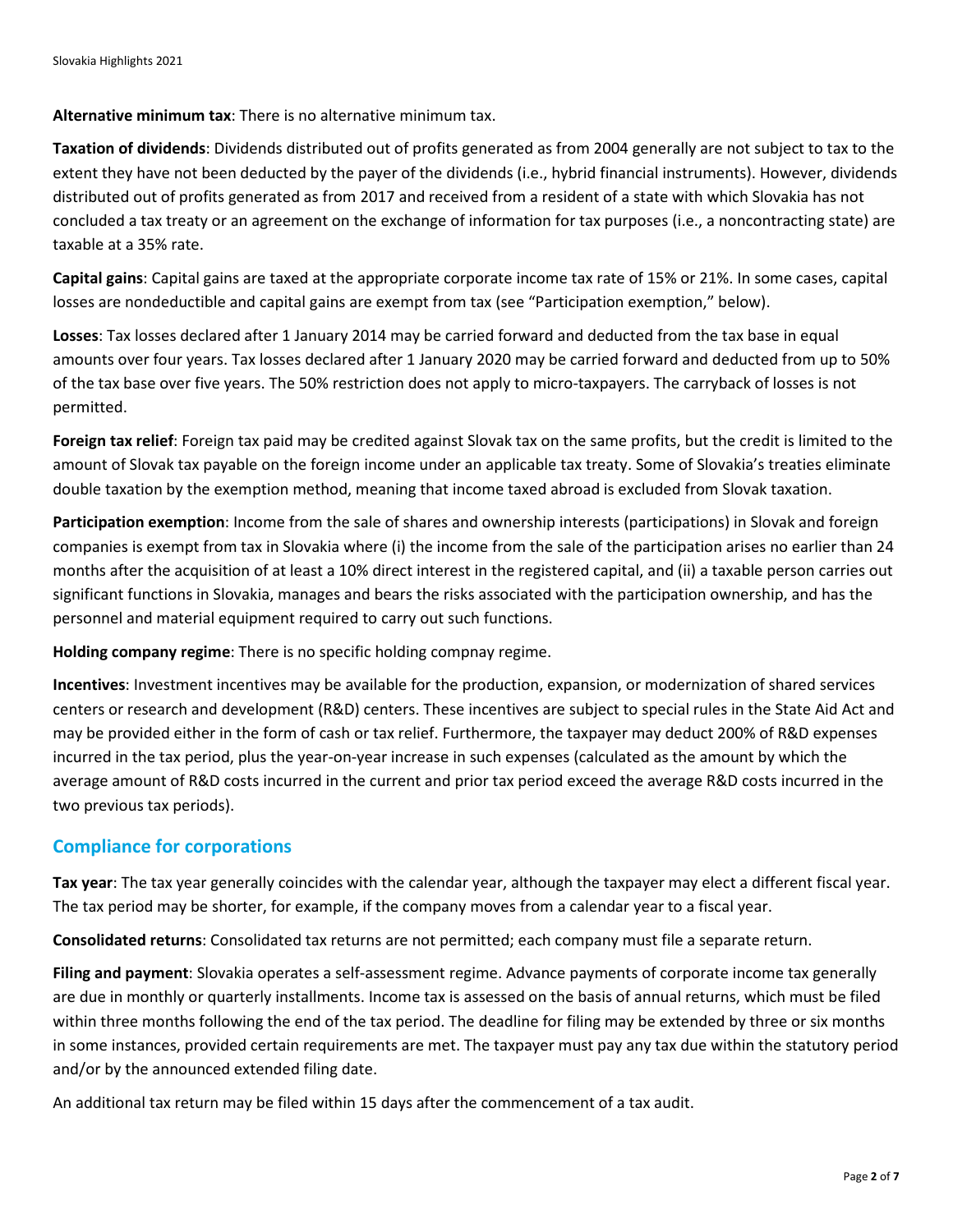**Penalties**: Penalties for noncompliance with tax legislation fall into two main categories: (i) late payment interest on outstanding tax liabilities (calculated as an annual percentage on the outstanding amount), and (ii) fines, usually up to EUR 32,000 or calculated as a percentage of the underpaid tax. The penalties for noncompliance depend on the length of time that has elapsed since the tax return was filed. The percentage of the fine depends on the form of the assessment of the additional tax (e.g., whether the additional tax is imposed during a tax audit or is the result of the filing of an additional tax return).

**Rulings**: Advance pricing agreements are possible only in limited cases (i.e., in respect of a transfer pricing methodology, and the method for determining the tax base for a permanent establishment (PE)). Agreements are valid for up to five tax years. Binding rulings are issued only in limited cases.

#### **Individual taxation**

| <b>Rates</b>                                  |                     |            |
|-----------------------------------------------|---------------------|------------|
| Individual income tax rate                    | Taxable income      | Rate       |
|                                               | Up to EUR 37,981.94 | 19%        |
|                                               | Over EUR 37,981.94  | 25%        |
| Self-employed individuals and micro-taxpayers | Up to EUR 49,790    | 15%        |
| Capital gains tax rate                        |                     | 0%/19%/25% |
| Dividend tax rate                             |                     | 7%/35%     |

**Residence**: An individual is resident if the individual has a permanent address or home available in Slovakia, or spends more than 183 days during a calendar year in the country.

**Basis**: Slovak residents are taxed on worldwide income; nonresidents are taxed only on Slovak-source income.

**Taxable income**: Employment income, including most employment benefits, is taxable. Profits derived from the carrying on of a trade or profession generally are taxed in the same way as profits derived by companies. Investment income in the form of dividends distributed out of profits generated in 2017 and thereafter is subject to tax.

**Rates**: The individual income tax rate is 19% up to a tax base of EUR 37,981.94 (adjusted on an annual basis), and 25% on the excess.

Self-employed individuals considered as micro-taxpayers with annual taxable income not exceeding EUR 49,790 are taxed at 15%. Capital gains from the sale of shares traded on regulated markets within the EU that are held for at least one year from the date the shares are first admitted to the market are not subject to tax in Slovakia. All other capital gains are considered taxable income taxed at the general progressive rates (19% and 25%). Capital gains that do not exceed EUR 500 are not taxable.

A 19% withholding tax is imposed on interest income.

Dividends are taxed at a 7% rate. Dividends distributed to Slovak residents by a company with its registered seat in a nontreaty state are subject to a 35% tax rate.

**Capital gains**: Capital gains generally are included in total income, although gains from the sale of assets used to generate income, or to carry on a business or independent profession are treated as business and independent professional income.

**Deductions and allowances**: Subject to certain restrictions, deductions are granted for compulsory health and social contributions, up to specific limits. Personal allowances are available to the taxpayer and the taxpayer's spouse, children,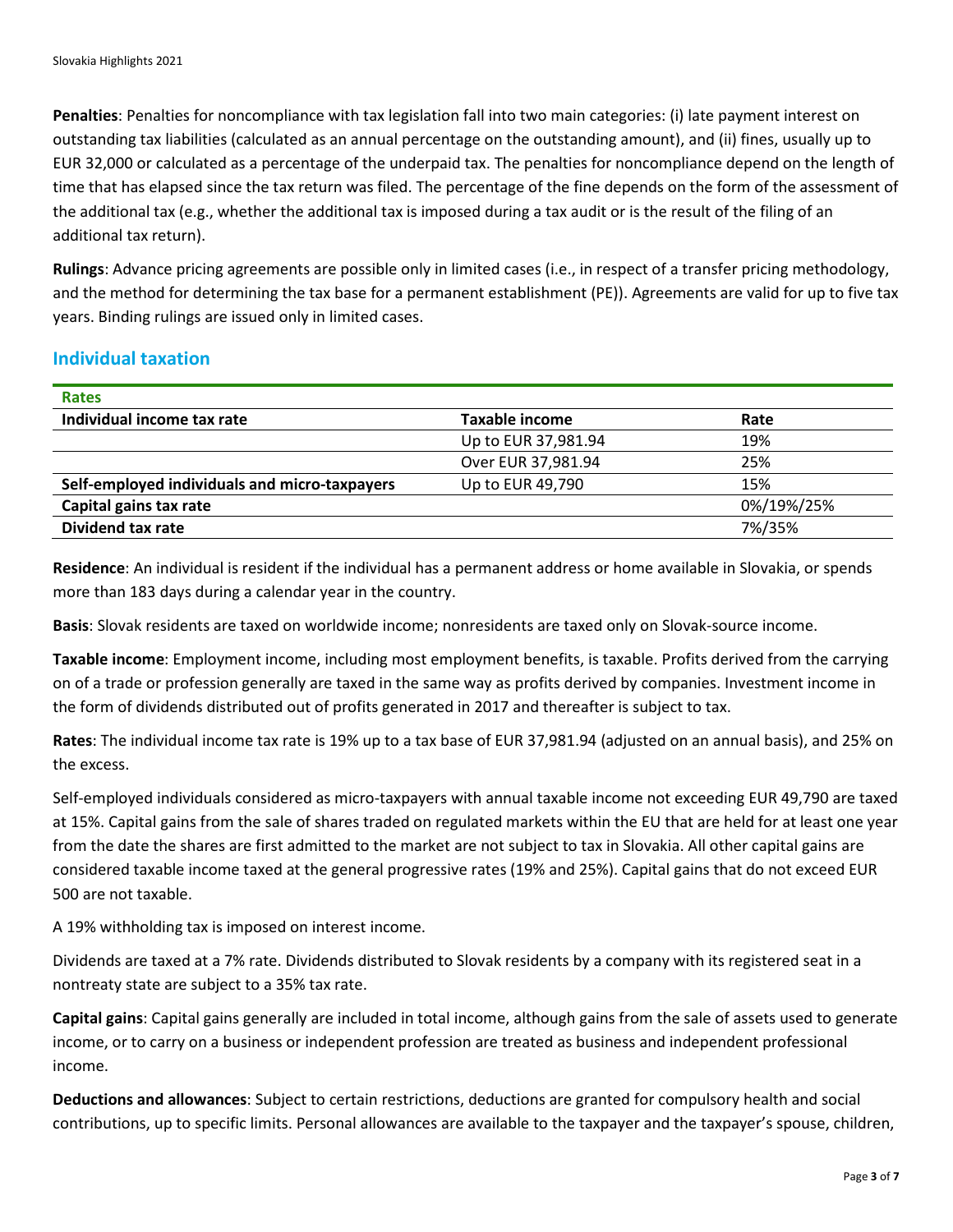and dependents where certain requirements are met. An allowance for interest paid on mortgage loans, up to EUR 400 per annum, is available where specific conditions are met.

**Foreign tax relief**: Foreign tax paid may be credited against Slovak tax on the same income, but the credit is limited to the amount of Slovak tax payable on the foreign income under an applicable tax treaty. Some of Slovakia's treaties eliminate double taxation by the exemption method, meaning that income taxed abroad is excluded from Slovak taxation.

#### **Compliance for individuals**

**Tax year**: The tax year is the calendar year.

**Filing status**: Individuals must file separate tax returns; joint filing is not permitted.

**Filing and payment**: Tax on employment income is withheld by the employer and remitted to the tax authorities. In general, income other than employment income is self-assessed. Individuals must file a tax return and make monthly or quarterly prepayments of tax during the calendar year.

**Penalties**: Penalties apply for failure to comply with filing and/or payment obligations. The percentage of the fine depends on the form of assessment of the additional tax (e.g., whether the additional tax is imposed during a tax audit or due to the filing of an additional tax return).

**Rulings**: Individual taxpayers may request the tax authorities' opinion free of charge, but the responses are not considered rulings, and are not binding on the tax authorities or the taxpayer.

| <b>Rates</b>                       |                  |                   |                     |            |
|------------------------------------|------------------|-------------------|---------------------|------------|
| Type of payment                    | <b>Residents</b> |                   | <b>Nonresidents</b> |            |
|                                    | Company          | <b>Individual</b> | Company             | Individual |
| <b>Dividends</b>                   | 0%               | 7%                | 0%/35%              | 7%/35%     |
| <b>Interest</b>                    | 0%/19%           | 0%/19%            | 0%/19%/35%          | 19%/35%    |
| <b>Royalties</b>                   | 0%               | 0%                | 0%/19%/35%          | 19%/35%    |
| <b>Fees for technical services</b> | 0%               | 0%                | 19%/35%             | 19%/35%    |

#### **Withholding tax**

**Dividends**: No withholding tax applies on dividends distributed by one Slovak-resident entity out of profits generated from 2017 onwards to another Slovak-resident entity; the rate is 7% for dividends paid to resident individuals. Dividends distributed by a Slovak-resident entity out of profits generated from 2017 onwards to an entity resident in a country that has concluded a tax treaty with Slovakia are exempt from withholding tax; where the dividends are paid to an entity or individual resident in a country that has not concluded a tax treaty with Slovakia, a 35% withholding tax is imposed. Dividends distributed by a Slovak-resident entity out of profits generated from 2017 onwards to individuals resident in a country that has concluded a treaty with Slovakia are subject to a 7% withholding tax. The withholding tax rate may be reduced under a tax treaty.

**Interest**: A 19% withholding tax rate applies to interest from deposits paid to a resident. Interest on loans and borrowings paid to a resident is exempt from withholding tax. Interest paid to a nonresident is subject to a 19% withholding tax, unless the rate is reduced under a tax treaty, or an exemption applies under the EU interest and royalties directive. A 35% rate applies where the payment is made to a resident of a non-treaty state.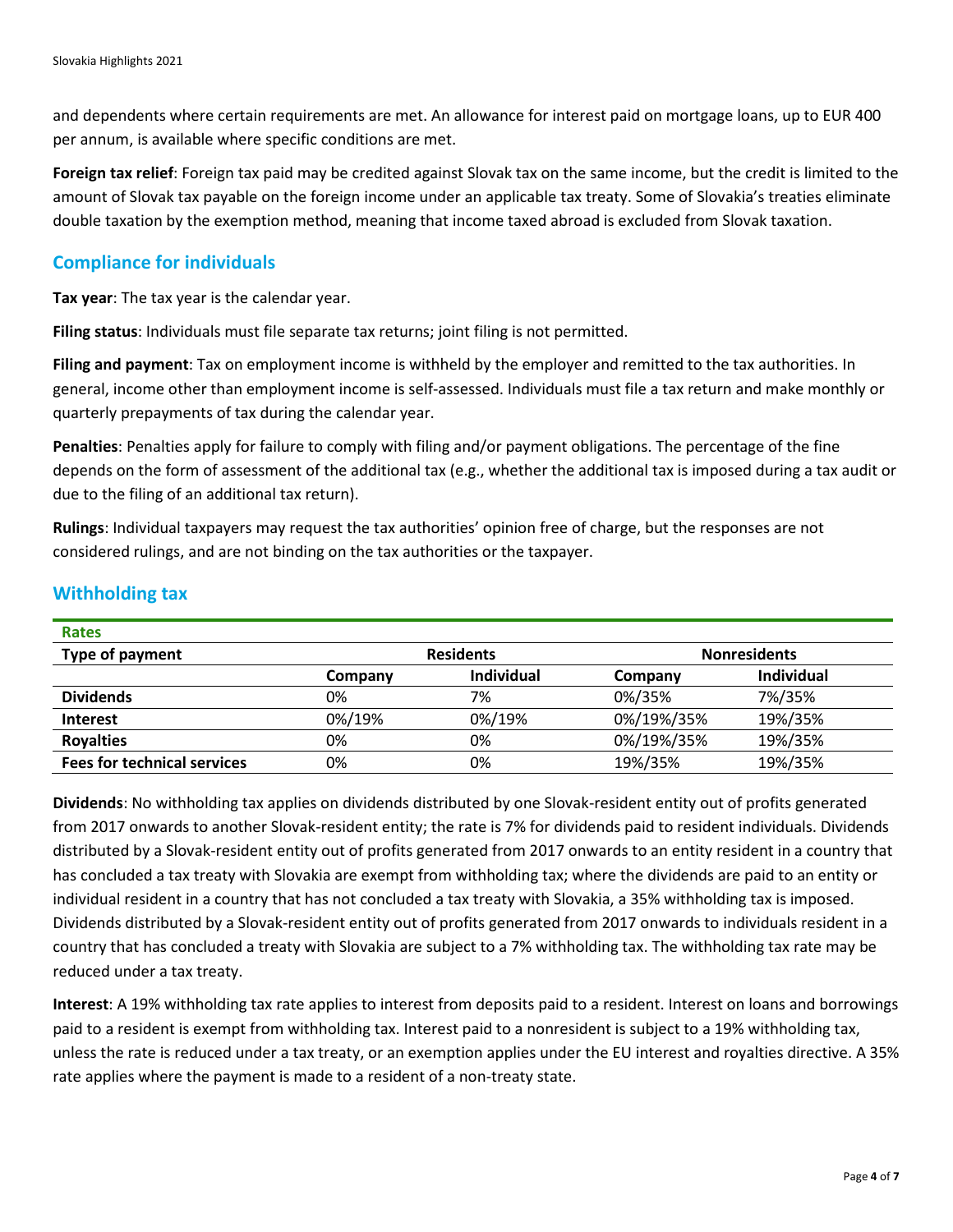**Royalties**: No withholding tax applies on royalties paid to a resident. Royalties paid to a nonresident are subject to a 19% withholding tax, unless the rate is reduced under a tax treaty, or an exemption applies under the EU interest and royalties directive. A 35% rate applies where the payment is made to a resident of a non-treaty state.

**Fees for technical services**: No withholding tax is imposed on fees for technical services paid to a resident entity or individual. Fees paid to a nonresident entity or individual in respect of technical services provided within the Slovakian territory are subject to tax in Slovakia at 19%. However, a relevant tax treaty should prevail over Slovak domestic tax rules. A 35% rate applies where the payment is made to an entity or individual resident in a noncooperative state.

**Branch remittance tax**: There is no branch remittance tax.

#### **Anti-avoidance rules**

**Transfer pricing**: Slovakia's transfer pricing rules generally follow the OECD guidelines. The transfer pricing rules apply to transactions between domestic related parties, as well as those between a Slovak resident and a nonresident related party. Taxpayers must prepare contemporaneous documentation to substantiate the transfer pricing methodology used in determining transfer prices in related party transactions.

Country-by-country (CbC) reporting applies to Slovak entities that are members of a multinational enterprise (MNE) group with annual consolidated group revenue exceeding EUR 750 million. The CbC report is due by the deadline for submission of the corporate income tax return, or by the deadline for an extended period for filing a tax return if one has been granted.

**Interest deduction limitations**: Thin capitalization rules restrict the maximum amount of tax-deductible interest on related party (foreign and domestic) loans (new and existing) to 25% of the taxpayer's EBITDA (earnings before interest, tax, depreciation, and amortization).

**Controlled foreign companies**: Slovakia has implemented controlled foreign company (CFC) rules following "model B" of the EU Anti-Tax Avoidance Directive (ATAD), i.e., a resident taxpayer's tax base includes CFC income that is undistributed income arising from non-genuine arrangements that have been put in place for the essential purpose of obtaining a tax advantage.

A CFC generally is defined as an entity or a PE whose profits are not subject to tax or are exempt in the taxpayer's member state of residence, if:

- The taxpayer holds, individually or together with affiliates, a direct or indirect "stake" of more than 50% in the entity; and
- The actual corporate income tax paid by the entity or PE is effectively less than one half of the corporate income tax that would have been due in the taxpayer's member state of residence.

**Hybrids**: Slovakia has fully implemented into domestic legislation the anti-hybrid mismatch rules of ATAD 1 and 2. The rules generally apply to accounting periods commencing on or after 1 January 2020.

**Economic substance requirements**: There are economic substance requirements which provide for actions to be disregarded during the tax assessment process if they that do not have a genuine business or economic purpose and result in intentional circumvention of a tax liability or in obtaining a tax advantage to which the taxpayer would not otherwise be entitled.

**Disclosure requirements**: CbC reporting applies, see under "Transfer pricing," above.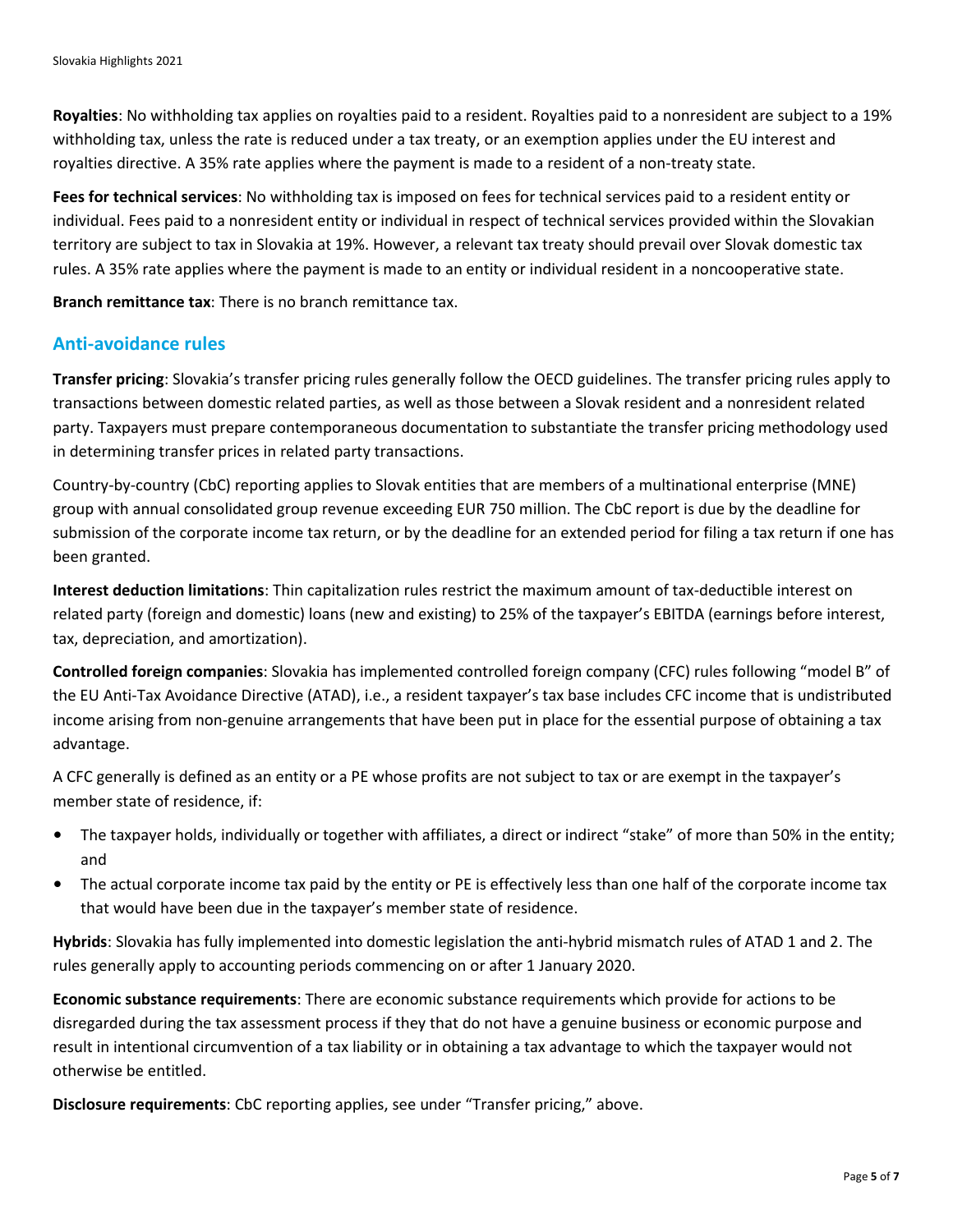**Exit tax**: An exit tax is imposed when a corporate taxpayer moves its assets and/or business activities (fully or partially) and/or tax residence out of Slovakia. The exit tax rate is 21% and applies on the economic value of the gains generated in Slovakia. The exit tax may be paid in installments over a five-year period, provided the assets are transferred to a country in which the effective collection of the tax is assured; otherwise, the exit tax payment is due by the deadline for filing the tax return.

**General anti-avoidance rule**: The Slovak tax authorities may disregard any transactions or arrangements that do not have any commercial substance, and whose main purpose (or one of the main purposes) is to obtain a tax benefit (the "substance-over-form principle"), and deny any resulting tax benefits.

## **Value added tax**

| <b>Rates</b>         |        |
|----------------------|--------|
| <b>Standard rate</b> | 20%    |
| <b>Reduced rate</b>  | 0%/10% |

**Taxable transactions**: VAT is imposed on the supply of goods and the provision of services, and on intra-community acquisitions of goods and imports.

**Rates**: The standard rate is 20%, with a reduced rate of 10% applying to certain items such as pharmaceutical and medical products, certain foods, and accommodation. Certain supplies (e.g., financial and insurance services) are exempt.

**Registration**: All individuals or legal entities that carry out economic activities in Slovakia are regarded as taxable persons. The registration threshold for VAT purposes is taxable turnover of EUR 49,790 within the preceding 12 consecutive calendar months. Taxable persons below the threshold may apply for voluntary registration. Nonresidents that make taxable supplies of goods or services in Slovakia must register before the supply is made, unless the reverse-charge mechanism is applied by the recipient of the supply.

**Filing and payment**: The standard assessment period is the calendar month. A registered person can apply for a calendarquarter assessment period if its turnover is less than EUR 100,000 in the preceding 12 consecutive months, and the person has been registered for VAT for at least one calendar year.

The VAT return must be submitted by the 25th day of the month following the relevant tax period. When the return is submitted monthly or quarterly, the VAT due must be paid in full when the return is submitted.

A VAT transaction statement must be submitted by the due date of the VAT return (i.e., by the 25th day of the month following the relevant tax period). For services with a place of supply outside Slovakia and in respect of intra-community supplies of goods, European Community sales lists should be submitted.

#### **Other taxes on corporations and individuals**

Unless otherwise stated, the taxes in this section apply both to companies and individuals and are imposed at the national level.

**Social security contributions**: The employer is required to withhold monthly pay-related insurance contributions of 35.2% of an employee's gross salary. The employee's contribution of 13.4% of gross salary also is withheld by the employer. Part of the contributions are capped. The social security system consists of social security and health insurance contributions. A self-employed individual also must make earnings-related insurance contributions.